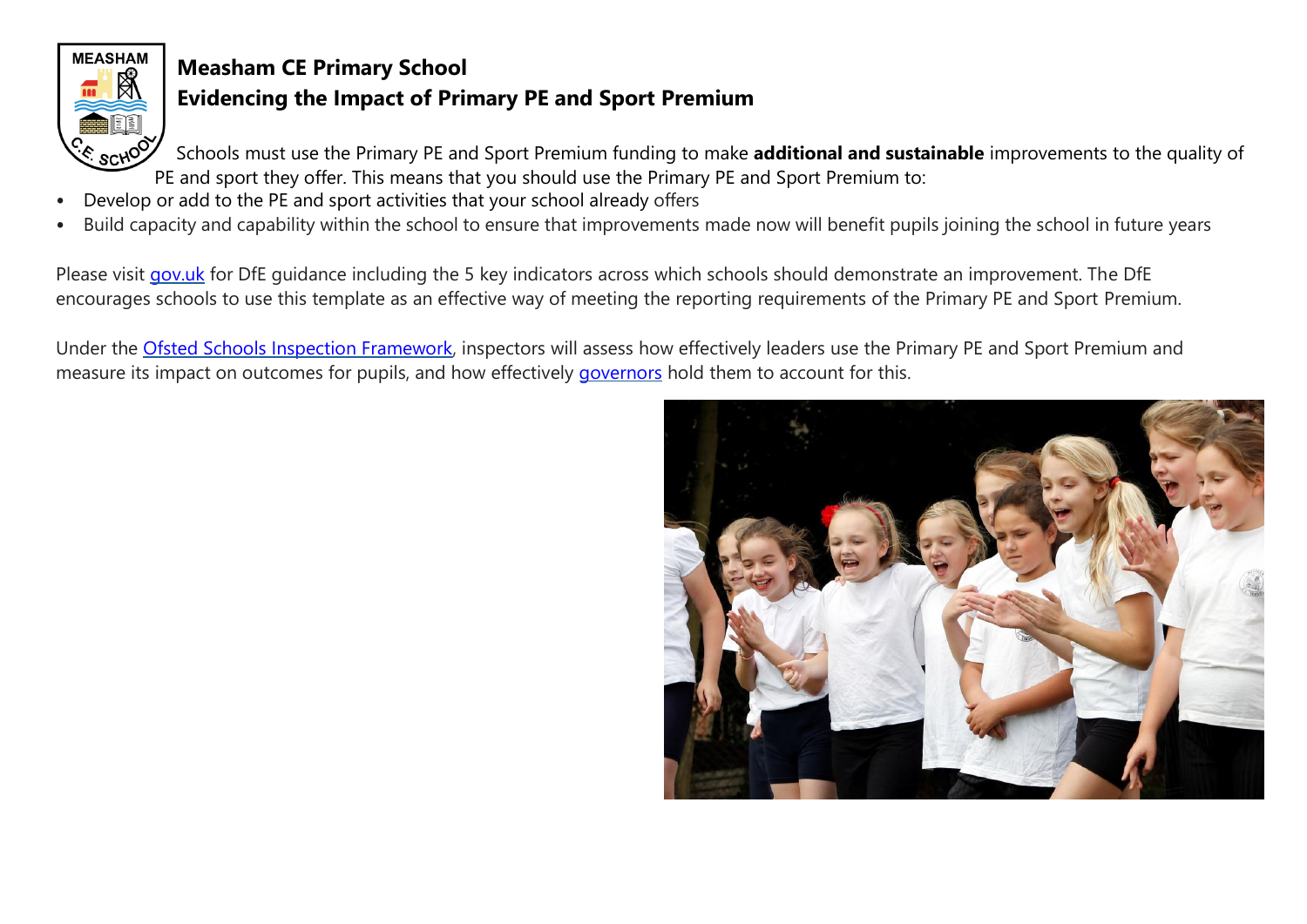## **Support for review and reflection - considering the 5 key indicators from DfE, what development needs are a priority for your setting and your students now and why? Use the space below to reflect on previous spend, identify current need and priorities for the future.**

#### **Key achievements to date:**

- Achieved the School Games Gold Mark for PE in 2016/17 and maintained this standard during the 2017/18 academic year.
- Over the week all children participate in 2 hours of PE giving the children opportunities to learn and thrive in many different sports.
- Through our Happy Lunchtimes Award, our lunchtime supervisors work well to ensure that there are lots of physical activities on offer with the help of our Play Coaches and Sports Ambassadors.
- We also have a wide range of extra-curricular activities that run either before school or after school, covering a multitude of different sports and activities.
- We have raised the profile of sport in our school by running assemblies, making parents more aware via Facebook/Twitter and our school website. Now, we have more children wanting to participate in sport. We have also arranged taster sessions for the children in some 'different' sports – Archery, Fencing and Bubbles.
- This year we have won the Spirit of the Games award which is a new achievement for us. It was awarded to our Mixed Kwik Cricket team for their willingness to try their hardest, work well together as a team and being great sportspeople.
- We competed in Level 2 competitions in Tag Rugby, Kwik Cricket, Multi-sports, Football, Orienteering, Saffron Lane Athletics, Cross Country, Swimming Gala, SEN Kurling and Sports Hall Athletics.
- Teachers and Teaching Assistants have been given the opportunity to improve their knowledge and understanding of the PE curriculum by undertaking relevant CPD.
- Our Gifted and Talented KS2 children took part in 3 workshops across the year to enhance their skills and knowledge.
- Over the year we ensure that ALL children in KS2 take part in competitive sport through our intra-sport games competition.
- For those children who do not normally get the chance to play in an inter-school competition, we enter a developmental competition to encourage participation.
- As a school we took part in the Joe Wicks School Fitness Week encouraging the children and staff to take part in exercise every day.
- All classes have been involved in our Forest Schools Programme which encourages children to be active and appreciate the outdoors.

#### **Areas for further improvement and baseline evidence of need:**

- Ensure that more teachers (especially our NQTs) take the opportunity to undertake CPD in an area of PE over the next academic year.
- Encourage some of our less active children to stay for an after school club.
- Set up a system to track the number of children who are representing our school in an inter-school competition.
- Increase the daily activity that children receive in sport by introducing the daily mile.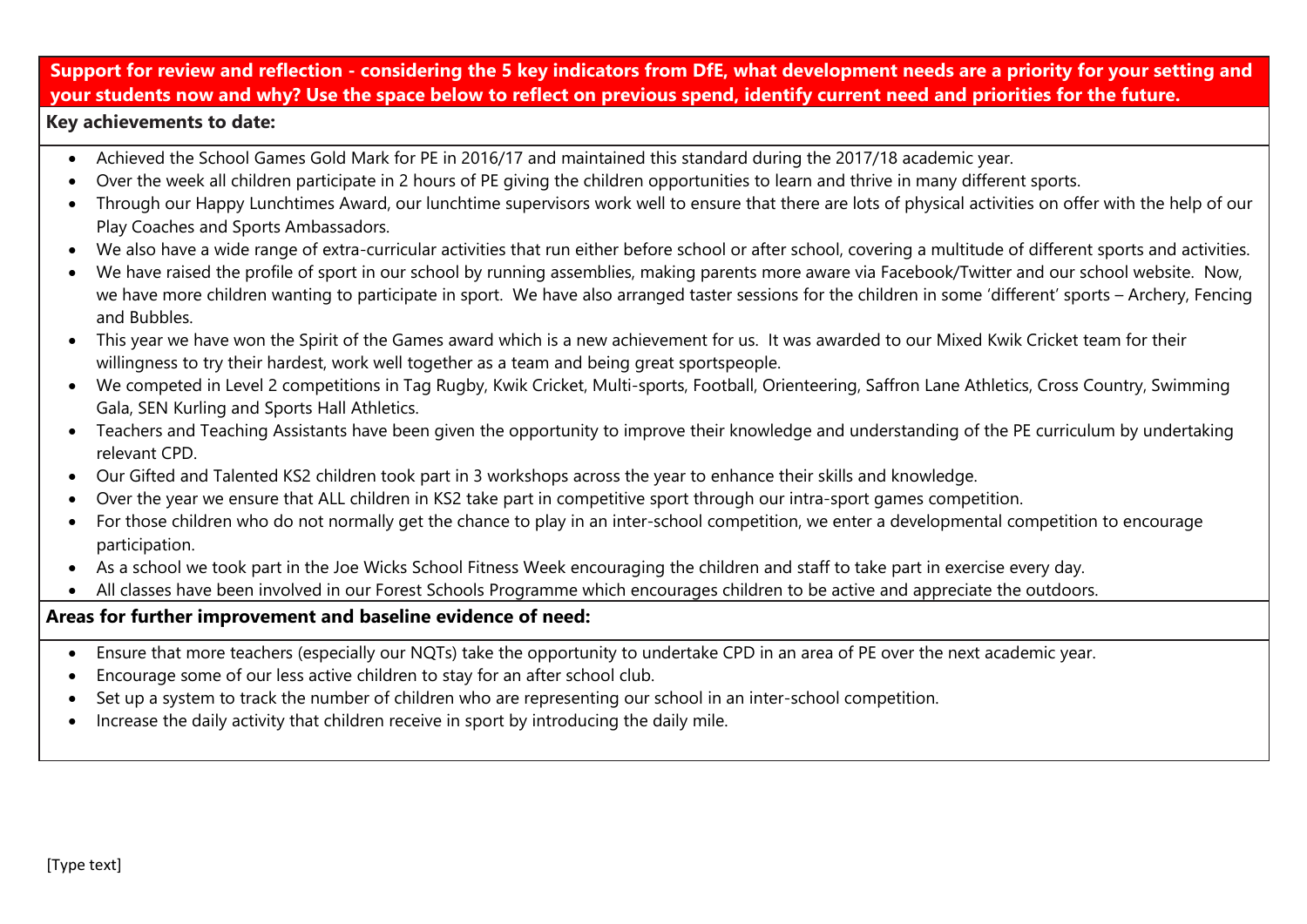| Meeting national curriculum requirements for swimming and water safety                                                                                                                                                                | 2016-2017 cohort: 31   | 2017-2018 cohort: 27   |
|---------------------------------------------------------------------------------------------------------------------------------------------------------------------------------------------------------------------------------------|------------------------|------------------------|
| What percentage of your current Year 6 cohort swim competently, confidently and proficiently over<br>a distance of at least 25 metres?                                                                                                | 77%                    | 74%                    |
| What percentage of your current Year 6 cohort use a range of strokes effectively [for example,                                                                                                                                        | 97%                    | 93%                    |
| front crawl, backstroke and breaststroke]?                                                                                                                                                                                            | 77% when not including | 74% when not including |
|                                                                                                                                                                                                                                       | children who do not    | children who do not    |
|                                                                                                                                                                                                                                       | swim 25 metres         | swim 25 metres         |
| What percentage of your current Year 6 cohort perform safe self-rescue in different water-<br>based situations?                                                                                                                       | 97%                    | 96%                    |
| Schools can choose to use the Primary PE and Sport Premium to provide additional provision for<br>swimming but this must be for activity <b>over and above</b> the national curriculum requirements.<br>Have you used it in this way? |                        | No                     |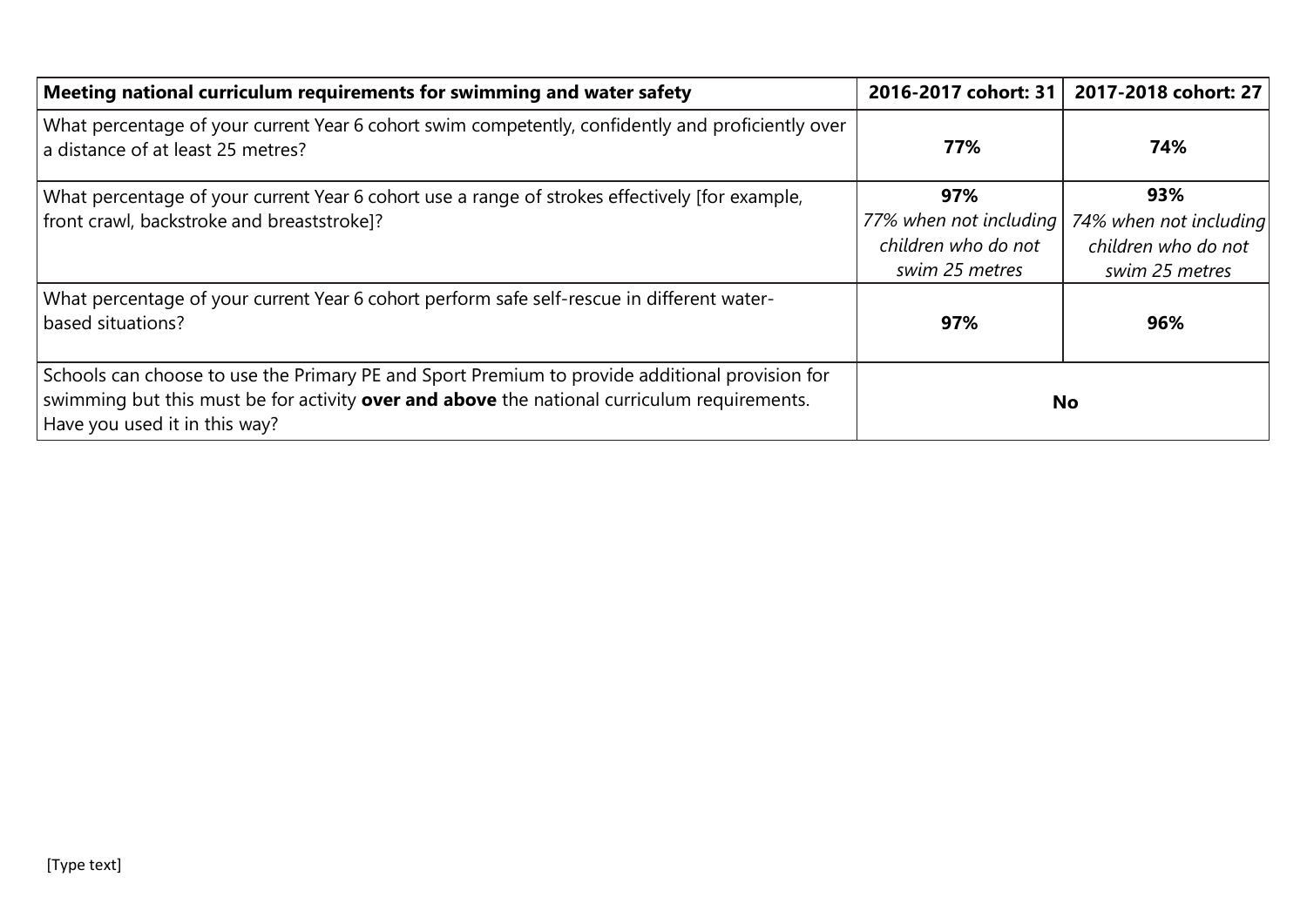### **Action Plan and Budget Tracking**

**Capture your intended annual spend against the 5 key indicators. Clarify the success criteria and evidence of impact that you intend to measure to evaluate for students today and for the future.**

| Academic Year: 2018/19                                                                                                                                                                                                     | <b>Total fund allocated:</b><br>£7300                                                                                                                                                                                                                                                                      |                              |                                                                                                             | <b>Date Updated:</b>                                                                                 | <b>June 2018</b>                                                                                                                    |
|----------------------------------------------------------------------------------------------------------------------------------------------------------------------------------------------------------------------------|------------------------------------------------------------------------------------------------------------------------------------------------------------------------------------------------------------------------------------------------------------------------------------------------------------|------------------------------|-------------------------------------------------------------------------------------------------------------|------------------------------------------------------------------------------------------------------|-------------------------------------------------------------------------------------------------------------------------------------|
| Key indicator 1: The engagement of all pupils in regular physical activity - Chief Medical Officer guidelines<br>recommend that primary school children undertake at least 30 minutes of physical activity a day in school |                                                                                                                                                                                                                                                                                                            |                              |                                                                                                             |                                                                                                      | Percentage of total<br>allocation:<br>$\%$                                                                                          |
| School focus with clarity on<br>intended impact on pupils:                                                                                                                                                                 | <b>Actions to achieve:</b>                                                                                                                                                                                                                                                                                 | <b>Funding</b><br>allocated: | <b>Evidence and impact:</b>                                                                                 |                                                                                                      | <b>Sustainability and</b><br>suggested next steps:                                                                                  |
| Boost opportunities for physical<br>activity throughout the day                                                                                                                                                            | Create 'action' stations around the<br>playground and train dinner staff/<br>teachers/sports ambassadors how to<br>safely take part                                                                                                                                                                        | £1000                        | playtime/lunchtimes<br>record/school record<br>Most improved children<br>monitored by Sports<br>Ambassadors | Use of 'action' stations during<br>Timed challenges, e.g. how many<br>star jumps in 1 minutes, class | Ensure that staff provide extra<br>opportunities throughout the<br>day to use of 'action' stations<br>Update resources as necessary |
| Increase opportunities for active<br>learning                                                                                                                                                                              | Staff to attend training on active<br>Maths/English<br>Disseminate training to other staff                                                                                                                                                                                                                 | £300 supply<br>costs         | applied across KS1/KS2                                                                                      | New active learning strategies                                                                       | Monitoring of active learning<br>through learning walks/pupil<br>interviews<br>Sessions timetabled on<br>planning                   |
| Forest Schools provision                                                                                                                                                                                                   | All children across school to access<br>Forest Schools provision throughout<br>the year<br>Guided sessions led by Mrs Hart,<br>Forest School Practitioner.<br>Development of the whole child and<br>life skills - Resources purchased for<br>teaching and learning within the<br><b>Forest School Area</b> | £2000                        | Forest school learning<br>KS1/KS2                                                                           | opportunities for all classes                                                                        | Further develop on site Forest<br>School provision                                                                                  |



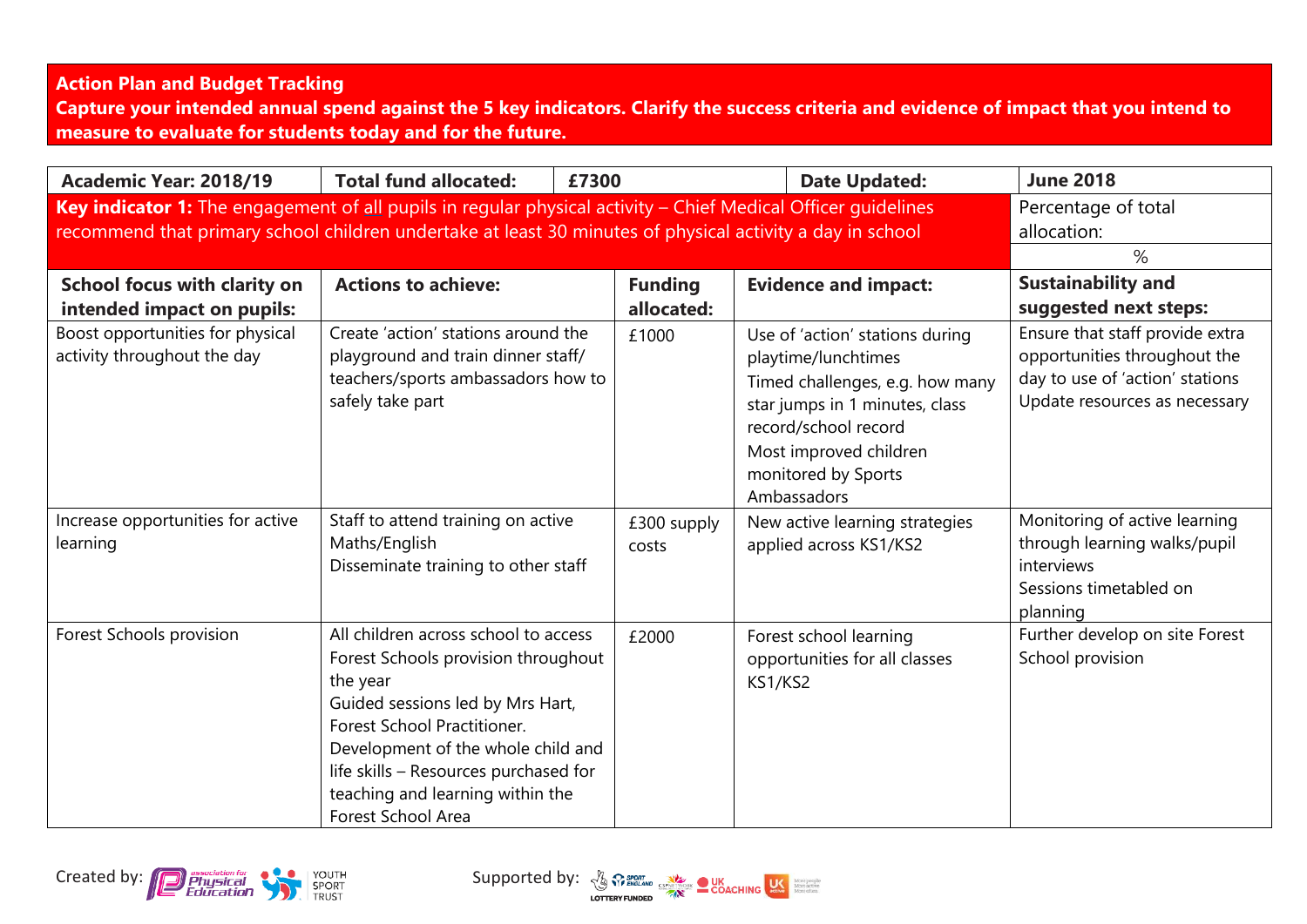| Development of fine and gross<br>motor skills particularly in EYFS<br>and Year 1 | Audit of current provision.<br>Purchase of quality fine motor and<br>gross motor equipment | £500 | Improvement of coordination,<br>muscle tone, core strength, school<br>readiness thus leading to<br>increased engagement with<br>school<br>Improved character skills, | Engage in the SmartMoves<br>programme through Coaches<br>Unlimited<br>Staff see improved focus in the<br>classroom and children are<br>readily engaged in their |
|----------------------------------------------------------------------------------|--------------------------------------------------------------------------------------------|------|----------------------------------------------------------------------------------------------------------------------------------------------------------------------|-----------------------------------------------------------------------------------------------------------------------------------------------------------------|
|                                                                                  |                                                                                            |      | improved behavior, impact on<br>pencil grip, dexterity of fingers                                                                                                    | learning                                                                                                                                                        |
|                                                                                  |                                                                                            |      | and handwriting                                                                                                                                                      |                                                                                                                                                                 |

| Academic Year: 2018/19                                                                                             | <b>Total fund allocated:</b><br>£1400 |                | <b>Date Updated:</b>               | <b>June 2018</b>                  |  |
|--------------------------------------------------------------------------------------------------------------------|---------------------------------------|----------------|------------------------------------|-----------------------------------|--|
| Key indicator 2: The profile of PE and sport being raised across the school as a tool for whole school improvement | Percentage of total                   |                |                                    |                                   |  |
|                                                                                                                    |                                       |                |                                    |                                   |  |
|                                                                                                                    |                                       |                |                                    | $\%$                              |  |
| School focus with clarity on                                                                                       | <b>Actions to achieve:</b>            | <b>Funding</b> | <b>Evidence and impact:</b>        | <b>Sustainability and</b>         |  |
| intended impact on pupils:                                                                                         |                                       | allocated:     |                                    | suggested next steps:             |  |
| Sports Assembly termly - profile                                                                                   | Ensure display board is utilised      | £200           | Using the values of the School     | SLT see the benefits of the       |  |
| of PE, School Sport & Physical                                                                                     | effectively to demonstrate sport at   | resources      | Games children are awarded         | raised profile and continue their |  |
| Activity and children's                                                                                            | Measham, show sporting success        |                | trophies in each class. Encourages | commitment to fund Primary PE     |  |
| achievements are shared with all                                                                                   | and photos                            |                | and inspires children              | and School Sport.                 |  |
| children/staff and parents are                                                                                     | PLT leader to take responsibility for |                |                                    |                                   |  |
| invited to join us to celebrate in                                                                                 | promoting sports through display      |                | Pupils are proud to be involved in |                                   |  |
| school/outside of school                                                                                           | Play leaders to update display with   |                | assemblies and have their          |                                   |  |
| achievements.                                                                                                      | ongoing activities at lunchtimes.     |                | achievements displayed on the      |                                   |  |
|                                                                                                                    | Certificates to be awarded in         |                | notice boards, school website and  |                                   |  |
|                                                                                                                    | assembly for sporting achievements    |                | school twitter etc.                |                                   |  |
| Ensure sporting activities are                                                                                     | Sporting events to be included on     | £200           | Stakeholders kept up to date on    |                                   |  |
| communicated effectively                                                                                           | the newsletter/Facebook/Twitter       | resources      | Sporting opportunities at DPS      |                                   |  |
|                                                                                                                    |                                       |                |                                    |                                   |  |
| Inspirational Visits/Visitors-to                                                                                   | PLT to contact sporting venues to     | £1000          | Children can talk about role       | Aspiration to become involved     |  |
| motivate and inspire children e.g.                                                                                 | risk assess a visit                   |                | models in sport                    | in sport created.                 |  |
| Rugby, Cricket, Triathlon, FA Girls                                                                                | PLT to make contact with sports       |                | Visit to sporting events           |                                   |  |
| football, Loughborough                                                                                             | men/woman to invite them into         |                |                                    |                                   |  |
| University, Girls in sport focus                                                                                   | school                                |                |                                    |                                   |  |



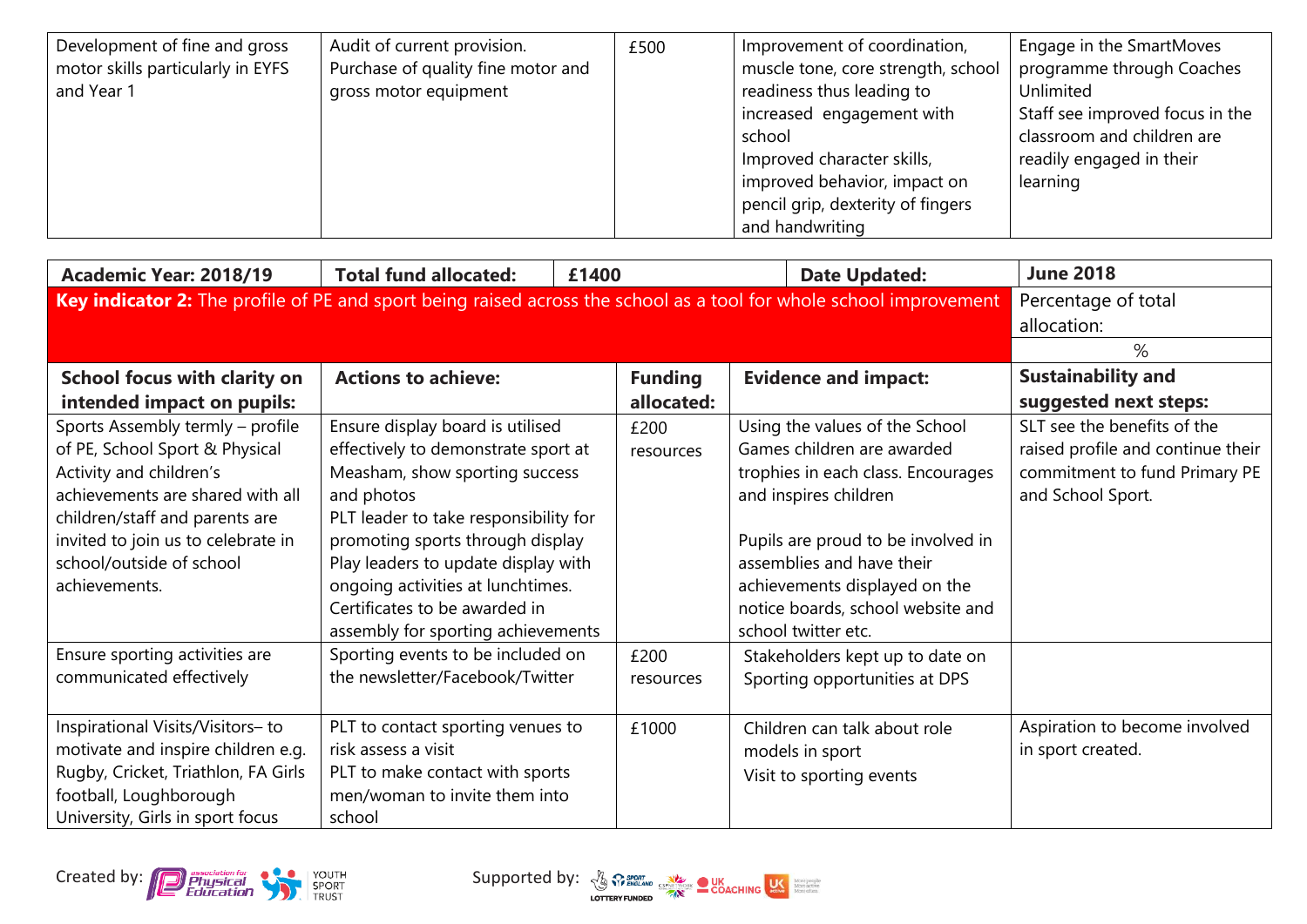| Academic Year: 2018/19                                                                            | <b>Total fund allocated:</b><br>£6025                                                                                                                                                                    |                              | <b>Date Updated:</b>                                                                                                                                                                                                                                                               | <b>June 2018</b>                                                                                                                                                 |
|---------------------------------------------------------------------------------------------------|----------------------------------------------------------------------------------------------------------------------------------------------------------------------------------------------------------|------------------------------|------------------------------------------------------------------------------------------------------------------------------------------------------------------------------------------------------------------------------------------------------------------------------------|------------------------------------------------------------------------------------------------------------------------------------------------------------------|
| Key indicator 3: Increased confidence, knowledge and skills of all staff in teaching PE and sport | Percentage of total<br>allocation:<br>%                                                                                                                                                                  |                              |                                                                                                                                                                                                                                                                                    |                                                                                                                                                                  |
| School focus with clarity on<br>intended impact on pupils:                                        | <b>Actions to achieve:</b>                                                                                                                                                                               | <b>Funding</b><br>allocated: | <b>Evidence and impact:</b>                                                                                                                                                                                                                                                        | <b>Sustainability and</b><br>suggested next steps:                                                                                                               |
| Team teaching opportunities for<br>staff                                                          | All staff (TA's and teachers) to work<br>with Sports Coach to improve<br>teaching and learning in PE.<br>Raised confidence in teaching of PE                                                             | £2000                        | Resources and expertise shared<br>resulting in consistently good high<br>quality PE sessions<br>Sporting skills and standards<br>acquired by children are<br>significantly raised by high quality<br>PE sessions                                                                   | Team teaching of PE to cascade<br>skills                                                                                                                         |
| CPD Opportunities for staff                                                                       | North West Leicestershire School<br>Sports Partnership (NWLSSP) sports<br>package<br>Buy into package and engage with<br>any relevant training/support<br>Staff attend any new training<br>opportunities | £4025                        | High quality PE across all Key<br>stages<br>CPD for Teaching staff ensures<br>consistency of standards in PE<br>across the school<br>Increased participation in<br>sporting activities<br>Increased participation in<br>sports clubs<br>Increased participation in<br>competitions | Gold mark achieved for 2 <sup>nd</sup> year<br>and actions in place to ensure<br>that we achieve into the 3rd<br>year. Quality assuring schools<br>effectiveness |